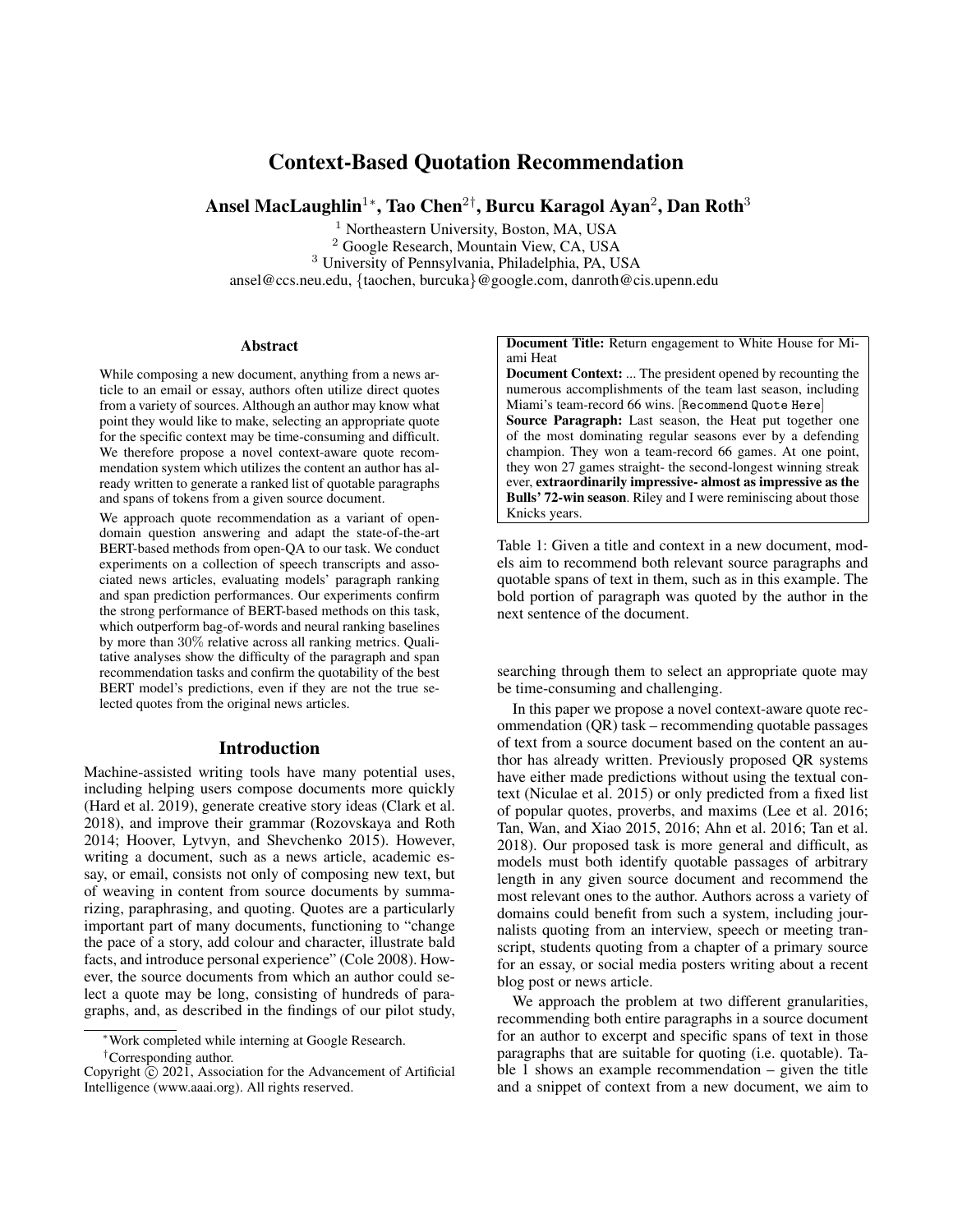recommend both a relevant and quotable source paragraph and specific subspan that an author can quote in the next sentence of their document. The two granularities of recommendation offer different and complementary functionality to authors. Recommending relevant and quotable source paragraphs would allow authors to find suitable quotes faster, potentially searching over only the top ranked paragraphs for a span of tokens to excerpt. Further, since, as discussed in the findings of our pilot study and error analysis, authors often paraphrase surrounding content from the paragraph in the introduction to and discussion of a quote, the paragraph's entire text beyond the specific span is still useful. Recommending spans of text, although more difficult than paragraphs, would save an author further time by allowing them to easily scan through a ranked list of potential quotes.

We cast our novel approach to QR as a variant of opendomain question answering (open-QA). In open-QA, for a given question, a model must retrieve relevant passages from a source corpus and identify answer spans in those passages (Chen et al. 2017). Similarly, for our task, for a given context in a new document, a model must both identify relevant paragraphs in a source document and predict quotable spans of tokens in them. Following this intuition, we adapt stateof-the-art (SoTA) BERT-based open-QA methods for our task (Devlin et al. 2019). We fine-tune two separate BERT models, a paragraph ranker and a span predictor (Wang et al. 2019), and combine their predicted scores to rank source paragraphs and spans by their predicted quotability.

We conduct experiments on a dataset of White House speech and press conference transcripts and associated news articles (Niculae et al. 2015). To first assess the difficulty of the QR task, we recruit two journalists for a pilot study. We find that identifying the "correct" (actually quoted) speech paragraphs and spans is hard, even for experts, and that, unlike QA, there may be multiple relevant and quotable paragraphs and spans for a given context. Next, we adapt and apply SoTA BERT-based open-QA methods to the task. We find that the combined BERT model (Wang et al. 2019) performs best, significantly outperforming bag-of-words and neural ranking baselines. Finally, in light of the findings of our pilot study, we perform a large-scale crowdsourced evaulation of the quality of our best model's top recommendations, focusing on instances where the model misranks the paragraph chosen by the original author. We find that human raters judge the model's top predicted (non ground truth) paragraph to be relevant and quotable 85% of the time, further demonstrating the usefulness of our system.

Our contributions include a novel approach to QR that generalizes to source documents not seen during training, an application of SoTA BERT-based open-QA methods that combine paragraph and span-level models to capture complementary aspects of a passage's quotability, and a qualitative evaluation methodology aimed at better dealing with the fact that quote selection is subjective.

#### Related Work

Quotability Identification & Quote Recommendation Our proposed task combines quotability identification, identifying and extracting quotable phrases from a source docu-

ment, and quote recommendation, recommending quotes to an author as they compose a new document. No earlier work has addressed both of these problems simultaneously. Prior quotability identification research has focused only on identifying generally quotable content, regardless of the context in which its used (Tan, Peng, and Smith 2018; Bendersky and Smith 2012; Danescu-Niculescu-Mizil et al. 2012; Niculae et al. 2015). On the other hand, previously proposed QR models do not identify quotable content – they only make recommendations from a predefined list of quotable phrases (Tan, Wan, and Xiao 2015, 2016; Lee et al. 2016; Ahn et al. 2016; Tan et al. 2018).

Unlike the proposed BERT models, previous quotability identification systems have used linear classifiers with manually designed lexical and syntactic features to distinguish between quotable and un-quotable passages. Prior work has studied applications in a variety of domains, including political speeches and debates (Tan, Peng, and Smith 2018; Niculae et al. 2015), books (Bendersky and Smith 2012) and movie scripts (Danescu-Niculescu-Mizil et al. 2012).

Both collaborative filtering and content-based approaches have been used for QR systems. Unlike our work, which recommends quotes to a specific context in a new document, Niculae et al. (2015) approach the problem as matrix completion and learn to predict which quotes a given news outlet will report. They do not use textual features for prediction and thus cannot generalize to new, previously unseen, quotes.

More similar to our work are content-based QR systems that use textual content to recommend quotes for a given context in a new document (Tan, Wan, and Xiao 2015, 2016; Lee et al. 2016; Ahn et al. 2016; Tan et al. 2018). However, prior work approach the problem not as ranking paragraphs and predicting spans in a source document, but as ranking a predefined list of popular quotes, proverbs and maxims. Furthermore, unlike BERT, previous content-based systems neither deeply model the interactions between a context and quote nor identify the textual features in a quote indicative of its overall quotability. Finally, there are substantial modeling differences between our proposed system, which uses only the textual content of both the context and paragraph to make a recommendation, and prior work. Tan, Wan, and Xiao (2015; 2016; 2018) train their models with various additional metadata features, such as topic and popularity data crawled from the web. Lee et al. (2016) and Ahn et al. (2016) approach recommendation as multi-class classification, using only the text of the context to predict a specific quote class. These differences make previous systems incompatible with our proposed task, where metadata may not be available and models must rank an arbitrary number of source paragraphs not seen during training.

Citation Recommendation Our proposed QR system has similarities to content-based citation recommendation (CR) systems. These systems recommend citations for a new document based on its textual similarity to the candidate citations. Global recommendation systems (Bhagavatula et al. 2018; Strohman, Croft, and Jensen 2007; He et al. 2010; Gupta and Varma 2017) use the entire text of the new doc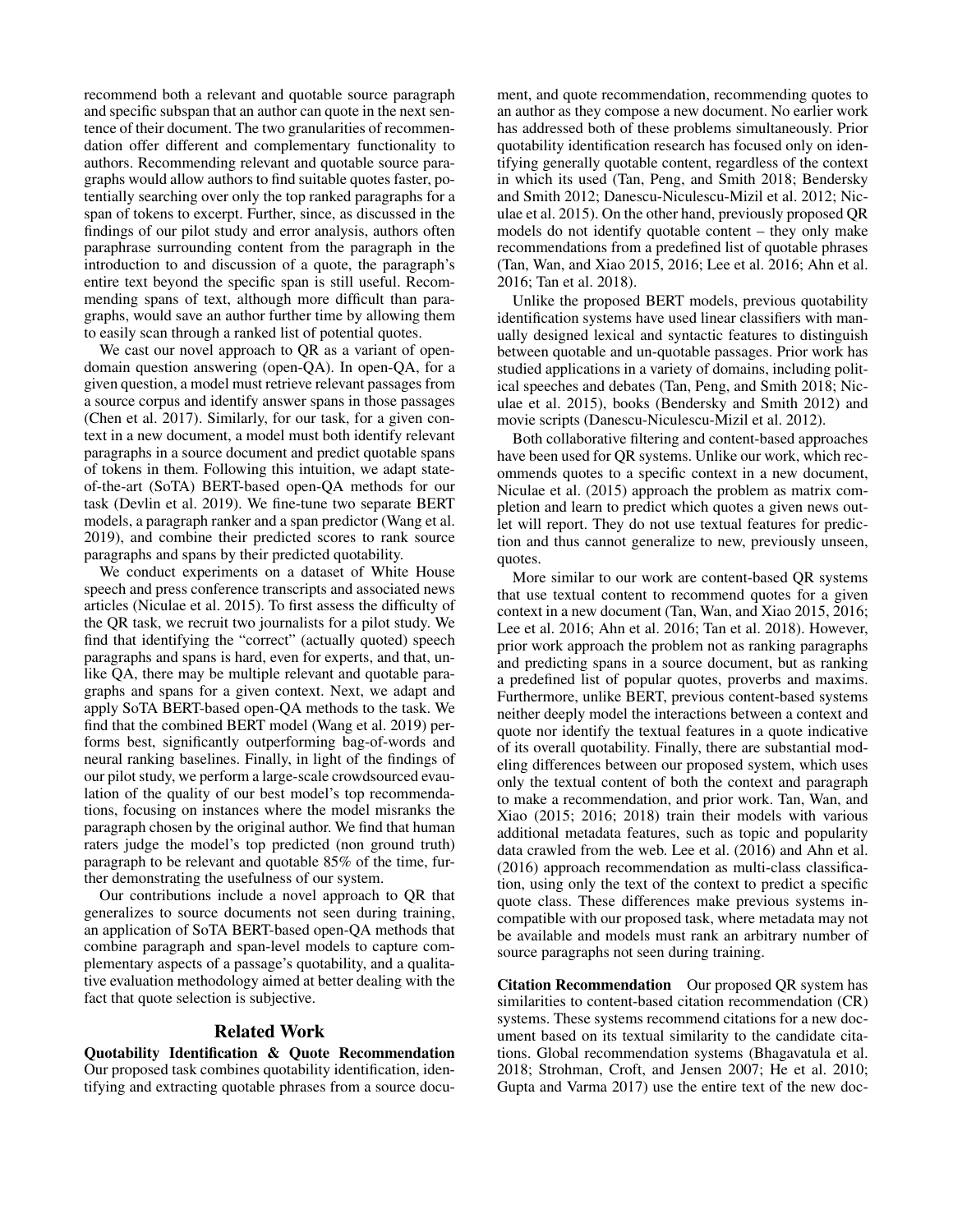ument to recommend candidate documents to cite. Our proposed task is most similar to local CR, where models condition their recommendations on only a small window of tokens near the value to be predicted rather than the entire new document (Lu et al. 2011; Huang et al. 2015; He et al. 2010, 2011; Peng, Liu, and Lin 2016; Fetahu et al. 2016; Jeong et al. 2019). However, unlike CR, QR models must learn to make finer-grained recommendations, identifying both paragraphs and arbitrary length subspans in a source document that might be most relevant and quotable. Thus, although existing CR systems could be applied to the paragraph ranking portion of our QR task by treating each source paragraph as a different document, they would not be able to also identify and recommend specific quotable spans of tokens in those paragraphs.

Most prior CR work has been applied to the domain of scientific articles, recommending citations for an academic paper, but applications to news data, predicting which news articles will be cited in a given context, have also been explored (Fetahu et al. 2016; Peng, Liu, and Lin 2016). Recently, neural networks have shown strong performance on citation and other content-based recommendation tasks, outperforming traditional bag-of-words and citation translation models (Huang et al. 2015; Bhagavatula et al. 2018; Ebesu and Fang 2017; Zhang et al. 2018; Jeong et al. 2019). Currently, BERT-based models achieve SoTA performance on local recommendation problems (Jeong et al. 2019). Though the BERT-based model of Jeong et al. (2019) uses additional citation network features to make predictions, making it incompatible with our context-only QR task and unable to generalize to new source documents not seen during training, the strong performance of BERT further motivates our model selection for QR.

Question Answering As described earlier, we cast our proposed QR task as a variant of open-QA. For a given question, open-QA systems first retrieve d relevant documents, usually with traditional IR models such TF-IDF (Chen et al. 2017; Lee et al. 2018; Clark and Gardener 2018) or BM25 (Wang et al. 2018a,b, 2019). To decrease the search space for the machine reader, many systems train a paragraph or sentence-level ranker to estimate the likelihood that a passage contains the answer (Clark and Gardener 2018; Htut, Bowman, and Cho 2018; Lee et al. 2018; Wang et al. 2018a,b, 2019). Finally, a machine reader is trained to score answer spans in the top  $p$  ranked paragraphs. At prediction time, the reader processes and predicts a span in each of the  $p$  paragraphs independently, and the overall confidence of each predicted span is calculated as a combination of the scores from the document ranker, paragraph ranker and reader. Recently, BERT (Devlin et al. 2019) has shown strong performance on both open-QA (Liu et al. 2019; Wang et al. 2019) and single paragraph QA datasets, such as SQuAD (Rajpurkar et al. 2016), where no document or paragraph ranking is required (Alberti et al. 2019). For our QR task, we adapt SoTA BERT-based methods from open-QA (Wang et al. 2019), combining the scores of two separately trained BERT models, a paragraph ranker and span predictor, to rank paragraphs and spans.

Though the methodological solutions for QA and our proposed QR task are identical, there are differences in how end users would use model predictions. In QA, for a given question and set of documents, there are known paragraph(s) in the documents which contain the correct answer(s). Ranking the paragraphs is only an intermediate step that assists in finding the correct answer span. End users are expected to only read the predicted answer, not the entire paragraph. However, as described in the findings of our pilot study and crowdsource evaluation, in QR there are often multiple paragraphs and spans an author could reasonably choose in a given context. Retrieving topically relevant and quotable paragraphs is therefore an equally important task, as authors may read multiple top ranked paragraphs and their suggested spans as they search for a quote.

# Quote Recommendation

At a high level, QR is a content-based recommendation task – recommending relevant and quotable content from a source document to an author as they compose a new document. Specifically, given a snippet of context in a new document and the text of a *single* source document that the author wants to quote, we learn both to rank the paragraphs of the source document by their relevance and quotability and to extract quotable spans of text from those paragraphs. To give the most relevant recommendations, this snippet of context should contain the content an author has written up to the point they are recommended and select a quote. Thus, we include in each context the sentences in the new document that *precede* the quote. We henceforth refer to this as the left context. We do not include the part of the sentence containing the quote or content after, since those often contain analysis of the quote's content. Table 1 shows a portion of an example left context. The bold portion of the source paragraph is then quoted in the next sentence of the new document. We also include the new document's title as further context as it is acts as compact summary and allows us to make context-based predictions when there is no left context (i.e. the quote occurs in the first sentence). We refer to the concatenation of the new document's title with the quote's left context in the document as the quote query.

As described in Related Work section, our proposed QR task differs from previously proposed QR task variants (Niculae et al. 2015; Tan, Wan, and Xiao 2015, 2016; Lee et al. 2016; Ahn et al. 2016; Tan et al. 2018). For our task, systems must both rank the candidate source paragraphs and learn to identify specific quotable spans of text in them. Prior context-based QR task variants do not include this span prediction component. Instead, they cast QR as a simply ranking a predefined list of quotes, proverbs and maxims (Tan, Wan, and Xiao 2015, 2016; Lee et al. 2016; Ahn et al. 2016; Tan et al. 2018).

### Pilot Study: Expert Performance

To assess the difficulty of our proposed QR task, we conduct a small pilot study. We recruit two experienced journalists and ask them to perform the following two tasks:

1. Paragraph selection: Given a context (title & entire left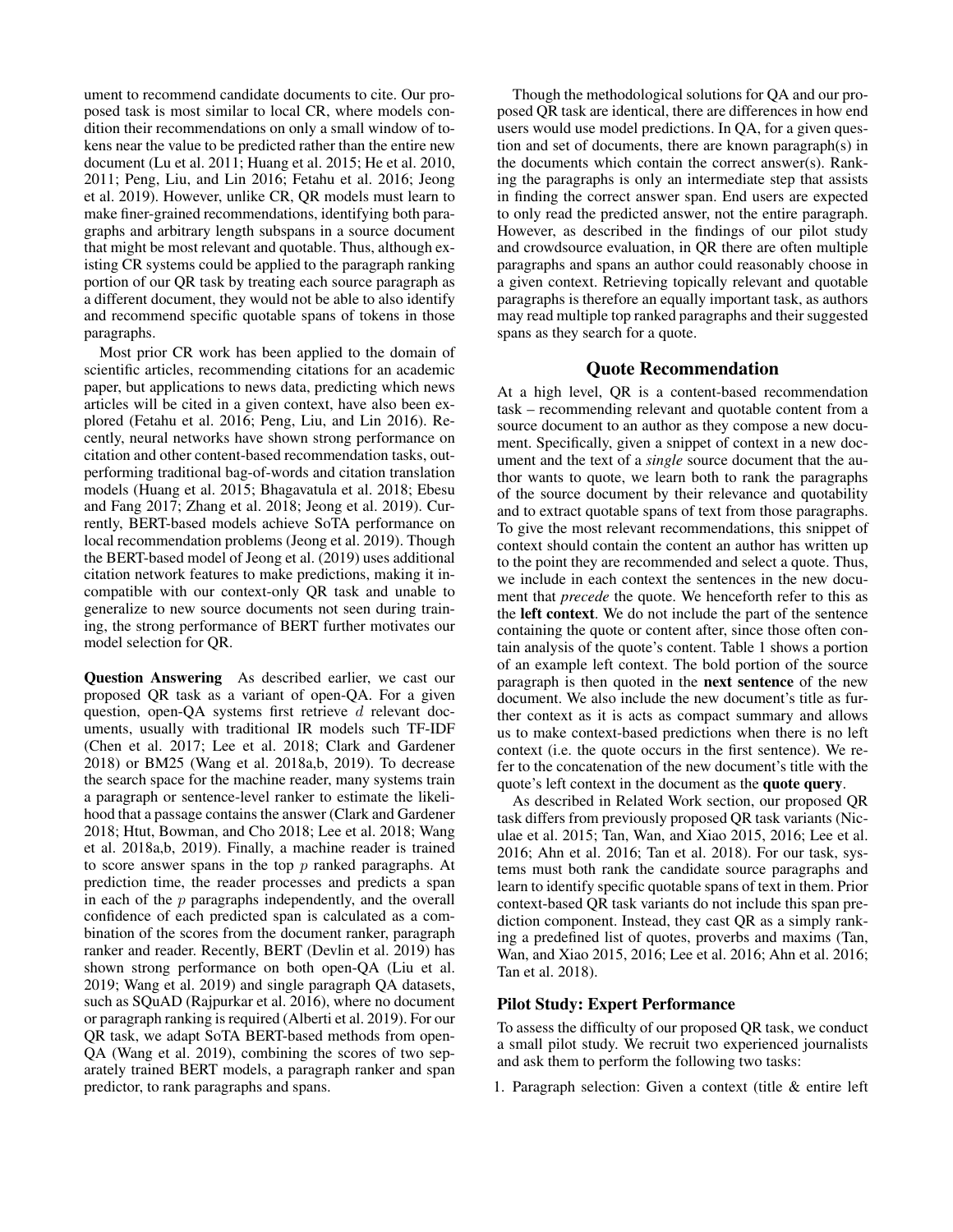|            | Paragraph | Span |        |
|------------|-----------|------|--------|
| Journalist | Accuracy  | EМ   | BOW-F1 |
|            | 66.6      | 20.0 | 56.2   |
| B          | 46.7      | 00.0 | 46.9   |

Table 2: Expert Analysis Results: predictive accuracy of the two journalists on a sample of 15 quotes from our test set.

context) in a new document and all the paragraphs in the source document, identify all of the paragraphs that are relevant and might be appropriate to quote in the next sentence of the article.

2. Span selection: Given a context (title & entire left context) in a new document and the actual paragraph in the source document that the author quoted in the next sentence, predict which text span (can be a sentence, incomplete sentence, a span of multiple sentences, etc.) was actually quoted.

We are interested in examining how difficult it is for experts to find and suggest relevant and quotable source passages, and if the expert suggestions line up with the actual passages quoted in the original articles.

For our study, we sample from the test split of our dataset. As detailed in Dataset section, the source documents in this dataset are Presidential Speeches and the new documents are news articles which report on and quote from the speeches. We sample 1 speech, "Remarks by the President at the Healthy Kids and Safe Sports Concussion Summit," and sample 1 quote from each of the 15 associated news articles for inclusion in our analysis. The journalists perform task 1 first, marking all quotable paragraphs for each of the 15 contexts. Then, using the same contexts, they perform task 2, this time also viewing the positive paragraph quoted by the original author. Finally, the journalists were asked to assess each task's difficulty and list the factors that influenced their predictions, focusing on what factors made specific paragraphs and spans relevant and quotable.

The selected speech contains 28 paragraphs, of which 7 are quoted across the 15 articles. 3 of the 15 quotes are the same excerpt of text – the other 12 are unique, though some overlap. For each quote in task 1, we calculate paragraph accuracy as 1 if the journalist identified the positive paragraph in their list of relevant paragraphs, otherwise 0. Since the setup for our task 2 is identical to QA, we use 2 common QA metrics: exact match (EM), and macro-averaged bag-of-words F1. EM measures if the predicted span exactly matches the positive quote, and BOW-F1 measures their average word overlap.

As seen in Table 2, identifying the originally quoted paragraphs and spans is difficult, even for experts. On task 1, journalist A identified the positive paragraph in 10 of 15 instances and journalist B in 7. A and B listed a median of 2 (mean 3.8) relevant and quotable paragraphs per news article context. On task 2, both journalists struggled to identify the exact quote used by the original author  $- A$  identified 3 of the exact quotes and B none. The most common error was over-prediction (74% of errors), where the journalist predicted quotes that contained both the true quote and

Table 3: Example of over-prediction from our pilot study, where the predicted quote contains both the true quote (bold) and some extra phrases. Over-prediction is a reasonable error since authors often paraphrase portions of the surrounding content in the introduction to and discussion of a quote.

some extra tokens on either side (see example in Table 3). This was due in part to the journalists' tendencies to predict complete sentences as quotes (70% of predictions). However, examining the original news articles, we find that the original authors often paraphrase content from the surrounding paragraph when introducing a direct quote. Thus, overprediction is a reasonable error since authors may simply paraphrase portions of the predicted quote.

For feedback, the journalists noted that they only closely considered paragraphs and spans with specific anecdotes and figures that built on the previous context. Both noted that, while neither task was difficult, task 1 was harder since they had to search the entire speech and read multiple paragraphs. However, one journalist noted that task 1's search to identify relevant paragraphs became easier and faster as they went along because they started to memorize the speech.

These findings indicate the usefulness of our proposed QR system as a writing assistance tool – ranking paragraphs by their predicted quotability would help authors find quotes more quickly. This would help prevent authors from having to nearly memorize each source document to ensure fast recall, which might be difficult when authors are also focused on composing the new document or if the source document is long (the median speech in our dataset is 43 paragraphs, 1.5x the length of the Concussion Summit speech).

Further, the difficulty for experts to identify the paragraphs and spans quoted by the original authors, along with the median of 2 quotable paragraphs listed per news article context, point towards the subjectivity of QR and its differences from QA. In traditional QA datasets, there is only a single correct answer for a given question. On the other hand, in QR, multiple paragraphs and quotes could be suitable for a given context. Traditional recommendation and QA metrics, therefore, may be especially harsh for evaluating the quality of a model's predictions. Motivated by this finding, in later section we perform a crowsourced evaluation of our best model's predictions to assess whether its "incorrect" recommendations (i.e. of passages not selected by the original authors) are still relevant and appropriate.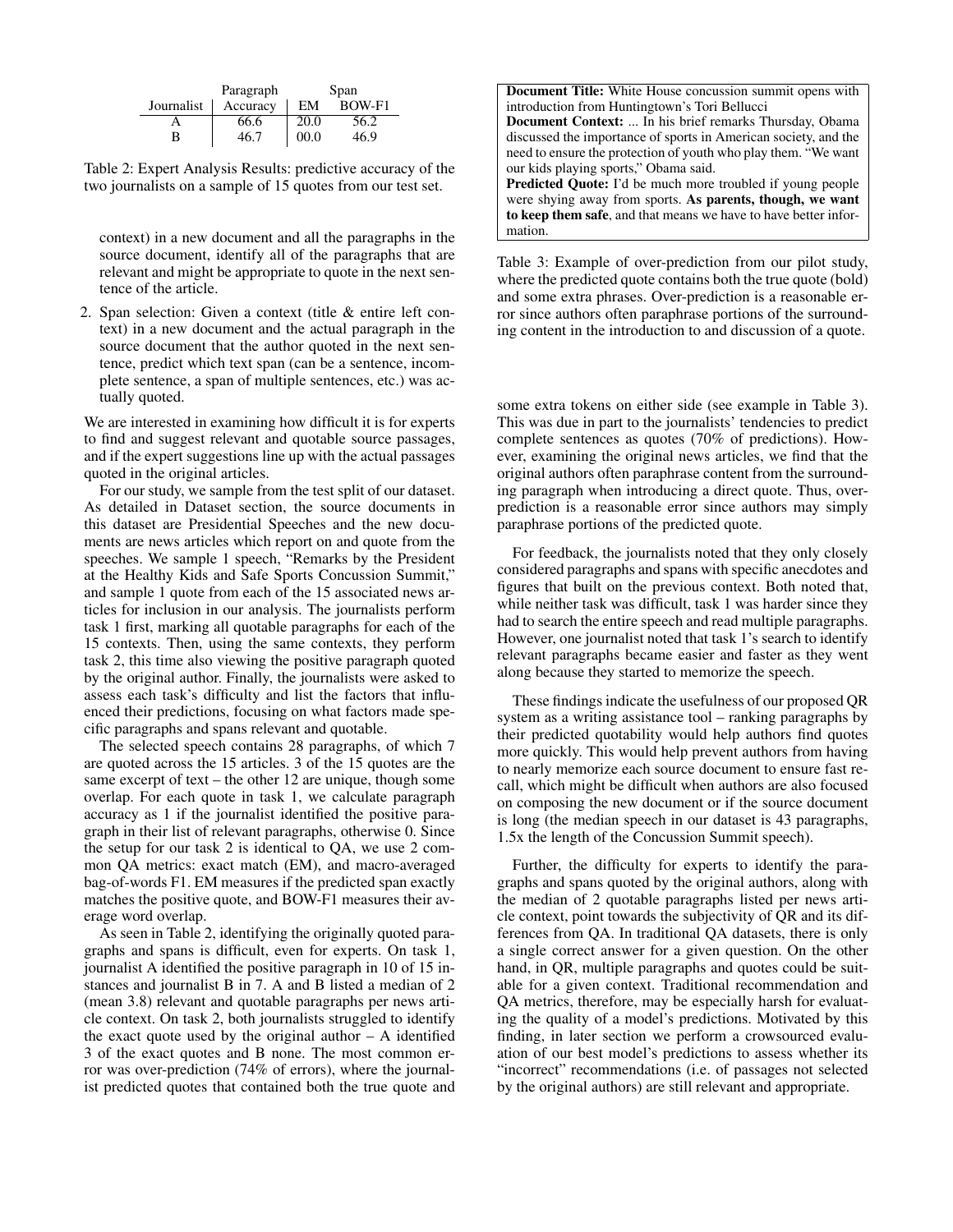# **Methods**

As discussed in introduction, our QR problem can be viewed as a variant of open-QA, where the questions are the quote queries, the passages containing the answers are the different paragraphs of the source document, and the answers are the exact quotes the author used in the next sentence of the document. Thus, to model the QR problem, we apply SoTA BERT-based methods from open-QA. As described in Related Work section, SoTA open-QA methods consist of three parts – 1) a bag-of-words retrieval system, such as BM25, to retrieve an initial set of candidate passages 2) a passage reranker for selecting high quality passages 3) a machine reading module which predicts an answer span in a given passage. The final score for a passage and its predicted span is computed as some combination of the scores from the three steps. Since, for our task, we are only focusing on a single source document, the initial retrieval step is skipped and we only model the paragraph ranking and span prediction tasks.

Following Wang et al. (2019), we select BERT as both our passage ranker and span predictor. In addition to achieving SoTA performance on open and single-paragraph QA (Devlin et al. 2019; Liu et al. 2019; Yang et al. 2019; Wang et al. 2019), BERT has also achieved SoTA performance on passage and document retrieval (Dai and Callan 2019; Akkalyoncu Yilmaz et al. 2019; Nogueira et al. 2019). Since, unlike QA, users of a QR system are likely to examine and use the full text of multiple top ranked paragraphs, paragraph retrieval performance is more important than just as a means of achieving better span prediction.

BERT Model Inputs The paragraph and span-level BERT models receive the same input and are identically structured except for the final layers, loss functions and example labels (paragraph or span-level labels). Due to memory constraints, BERT cannot operate on an entire source document as a single input, so we operate on the paragraph level, with BERT processing each (quote query, source paragraph) pair as a single packed input.

For input to BERT we tokenize titles, left contexts and source document paragraphs into WordPieces (Wu et al. 2016) and cap them at predetermined lengths chosen as hyperparameters. Left contexts are capped from the right, so they always include the words directly preceding the quoting sentence. We treat the quote query as sequence A and candidate source paragraph as sequence B. We add a special new token '[body start]' to separate the title from the left context to give the model a notion of which part of the new document it is reading (Alberti et al. 2019). Thus the Word-Piece input to BERT is:

[CLS] Title [body start] Context [SEP] Paragraph [SEP] By packing two sequences into the same input, BERT can use self attention to model interactions between the sequences across multiple levels (word, sentence, paragraph). Since there may be many topically related paragraphs in a source document with differing amounts of quotable content, a model must also learn to judge how interesting and meaningful specific content in a paragraph is.

Paragraph Ranking To generate training and testing examples for the models, we iterate over each quote query and create a (quote query, source paragraph) example pair for each paragraph in the corresponding source document. Each pair has a binary label: 1 if the author actually quoted from the paragraph in the next sentence of the document, 0 otherwise. Following Wang et al. (2019), we fine-tune paragraph BERT using the popular softmax-based listwise ranking loss. Listwise loss functions are generally more effective at ranking tasks than pointwise or pairwise loss functions (Guo et al. 2019) and have been used successfully with neural ranking architectures (Huang et al. 2013; Shen et al. 2014).

Thus, a single training example for paragraph BERT consists of  $n + 1$  (quote query, source paragraph) input pairs – one for the positive-labeled paragraph that contains the real quote the author chose and  $n$  negative, unquoted, paragraphs from the same source document. Each of the  $n + 1$  packed input sequences is fed to BERT *independently*. We use the final hidden vector  $C \in R^h$  corresponding to the first input token [CLS] as the representation for each of the  $n + 1$  sequences, where  $h$  is the size of the final hidden layer. We introduce one task-specific parameter,  $V \in R^h$ , whose dot product with  $C$  is the score for each choice. We transform the  $n + 1$  scores into probabilities using the softmax function:

$$
P_i = \frac{e^{V \cdot C_i}}{\sum_{p \in \mathbf{P}} e^{V \cdot C_p}}
$$

where **P** is the set of  $n + 1$  sequences. The loss is the negative log-likelihood (NLL) of the positive sequence. At inference time, for each quote query we create a (quote query, paragraph) packed input sequence for each paragraph in the corresponding single source document and rank them by their predicted scores.

In order to select the  $n$  negative pairs for training, we sample paragraphs from the same source document as our positive, quoted paragraph. We explore three negative sampling methods – uniform sampling, upweighting paragraphs with high TF-IDF cosine similarity to the quote query, and upweighting paragraphs positionally close to the positive paragraph in the source.

Span Prediction The span-level BERT model receives the same (quote query, paragraph) packed input sequence as the paragraph ranker. BERT processes and predicts spans in each paragraph independently. We use the final hidden vector  $T_i \in R^{\overline{h}}$  as the representation for each WordPiece in a given paragraph. We follow the standard approach of casting span prediction as two classification tasks, separately predicting the start and end of the span (Devlin et al. 2019; Wang et al. 2019; Chen et al. 2017).

We explore two different approaches for training spanlevel BERT – positive-only (Chen et al. 2017) and sharednormalization (Clark and Gardener 2018; Liu et al. 2019; Wang et al. 2019). In the positive-only approach, span-level BERT is trained with only (quote query, paragraph) pairs that contain the quote the author selected. We discard all negative pairs from the training set, and span-level BERT is only trained on one pair at a time. We introduce start and end vectors,  $S, E \in R^{\hbar}$ . The probability of word *i* being the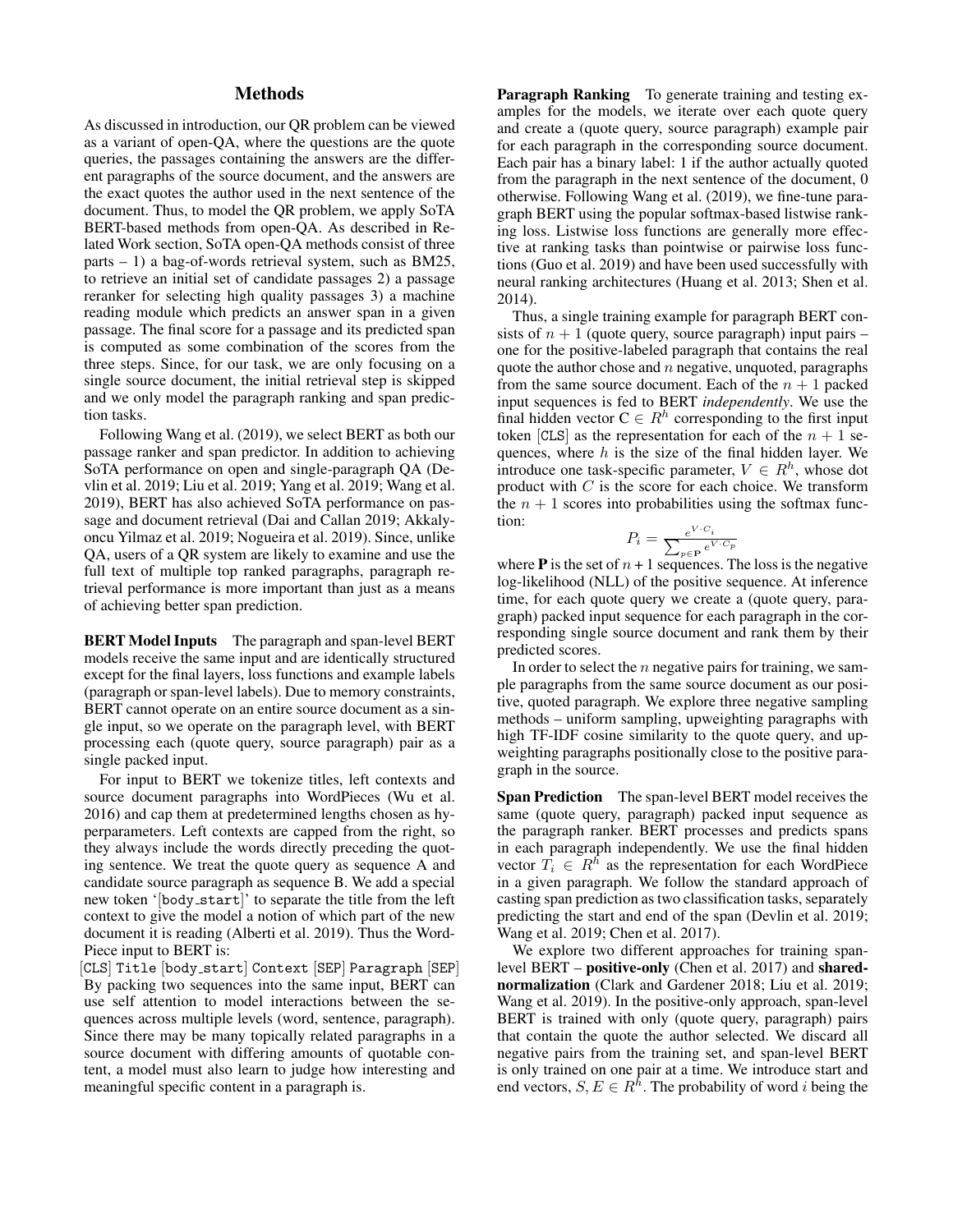start of the quoted span is the dot product  $S \cdot T_i$  followed by a softmax over all WordPieces in the example. We follow the same approach for calculating the probability of word  $i$  being the end of the span using  $E$ . The loss is calculated as the average NLL of the correct start and end positions, i.e. the tokens in the paragraph the author actually quoted. Following Devlin et al. (2019), at prediction time, the score of the span from position i to j is  $S \cdot T_i + E \cdot T_j$ . We consider a span valid if  $j > i$  and i and j occur in the paragraph portion of the input. We retain a mapping from WordPieces to original tokens for prediction. Just as Chen et al. (2017), we adapt the positive-only model to the multi-paragraph setting at inference by running it on each paragraph in the corresponding source document independently, finding the maximum scoring span in each paragraph, then using the unnormalized score (before the softmax) to rank the spans.

As first noted by Clark and Gardener (2018), applying this approach to the multi-paragraph setting may be problematic. As the model is trained on and predicts spans in paragraphs independently, pre-softmax scores across paragraphs are not guaranteed to be comparable. Further, since the model is only trained on positive paragraphs that contain true quote spans, it may not effectively learn to score spans in negative paragraphs. To resolve this, we utilize the most effective approach found by Clark and Gardener (2018), sharednormalization, which has also achieved SoTA performance with BERT-based QA systems (Liu et al. 2019; Wang et al. 2019). Just as for the paragraph model, we create  $n + 1$  input sequences (1 positive,  $n$  negatives), and each input is processed independently by span-level BERT. We then use a modified objective function where the softmax operation is shared across all positions in the  $n + 1$  pairs to calculate the start and end probabilities. Thus the probability of word  $j$  in paragraph  $i$  starting the span is:

$$
P_{ij} = \frac{e^{S \cdot T_{ij}}}{\sum_{p \in \mathbf{P}} \sum_{w \in p} e^{S \cdot T_{pw}}}
$$

where w iterates over each word in each of the  $n + 1$  examples. This forces the model to output comparable scores across multiple paragraphs and trains it to learn patterns effective in scoring both positive and negative paragraphs. The loss is the average NLL of the correct start and end positions in the positive paragraph. At prediction, the model is run on each paragraph in the corresponding source document independently, and the unnormalized scores are used to rank the top span in each paragraph.

Combined QR Model Due to the success in combining the scores of paragraph and span models in open-QA (Wang et al. 2018a; Lee et al. 2018; Wang et al. 2019; Htut, Bowman, and Cho 2018), we explore a similar combination of the paragraph and span-level BERTs for our task. We hypothesize that the paragraph and span models learn to identify complementary aspects of quotable passages, so combining the scores will help rank paragraphs such as those which, although topically similar to the left context, contain differing amounts of quotable language, or paragraphs that contain very quotable phrases but are unrelated to the left context. Thus we create a single, aggregate score for a paragraph and its top ranked span at inference by combining



Figure 1: Combined BERT model architecture.



Figure 2: Distribution over # paragraphs / transcript.

the paragraph and span model scores using late fusion (Figure 1). We calculate the probability  $p(p_i|q_j)$  of paragraph  $p_i$  given quote query  $q_j$  as the softmax over the scores of all possible source paragraphs for quote query  $j$ . The probability  $p(s_{ik}|p_i, q_j)$  of span  $s_{ik}$ , the maximum scoring span in paragraph *i*, given quote query  $q_j$  and its paragraph  $p_i$  is calculated as the softmax over the maximum scoring span in each of the possible source paragraphs for  $q_i$ . Following Lee et al. (2018), we calculate the overall confidence of a paragraph  $p_i$  and its predicted answer span  $s_{ik}$  given the quote query  $q_i$  as

 $\text{score}(s_{ik}, p_i|q_j) = p(s_{ik}|p_i, q_j)^{\alpha} p(p_i|q_j)^{\beta}$ Each score's importance is determined by the hyperparameters  $\alpha, \beta \in \{0, 0.5, ..., 10\}$ , which we tune on our dev set.

Alternatively, we could train a single model to jointly score paragraphs and spans. We tried training separate taskspecific parameters for paragraph ranking and span prediction on top of a shared BERT model, then averaging the paragraph and span losses. However, this joint model has worse performance on our dev set, so we focus only on the combined, separately-trained model for our experiments.

#### Dataset

We use the QUOTUS dataset for our experiments (Niculae et al. 2015). The dataset consists of two sets of texts – transcripts of US Presidential speeches and press conferences from 2009-2014 and news articles that report on the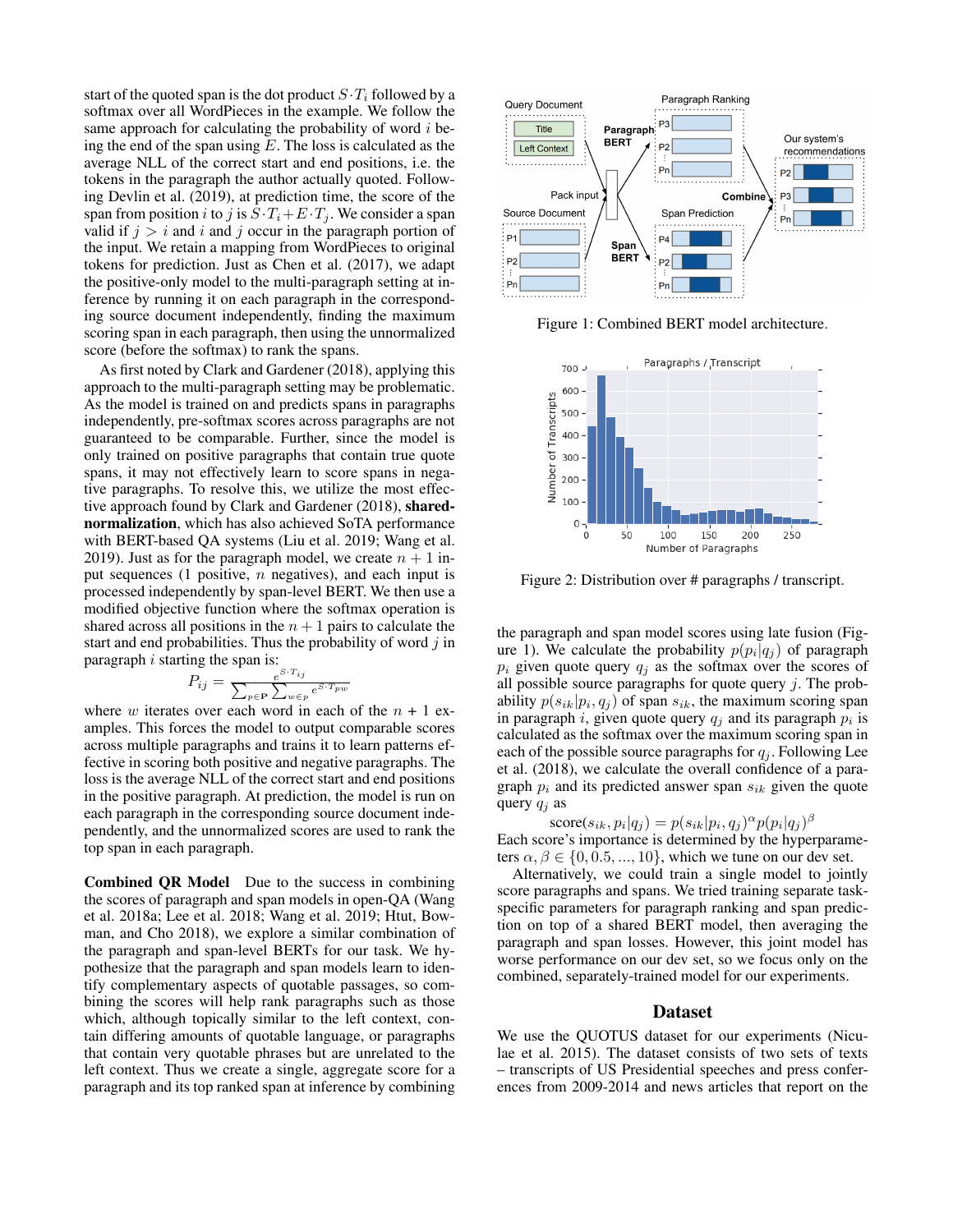

Figure 3: Distribution over # tokens / transcript paragraph.

speeches. The authors identify the quotes in each news article that originate from the transcripts. They release the transcripts and the collection of aligned quotes, containing the text of the quote in the news article, its aligned position within the source transcript, and the corresponding news article metadata (title, url, timestamp).<sup>1</sup>

We crawled the provided news article URLs on Mar 15, 2019 and were able to download 110,023 news articles  $(\approx 75\%$  of the provided URLs). We extracted the title and body content of each article using BeautifulSoup<sup>2</sup> and removed duplicates, articles with less than 100 characters of body content, and articles where we could not locate the quotes. This leaves our final dataset of 131,507 quotes from 3,806 different White House transcripts across 66,364 news articles. The quotes are grouped into 58,040 clusters, groups of quotes, possibly with minor edits, which all align to roughly the same place in the transcripts. We then preprocessed articles and transcripts with CoreNLP's sentence segmenter and word tokenizer (Manning et al. 2014).

We use the alignments between the transcripts and news articles to create the labels for our dataset, learning to recommend paragraphs and spans from a source transcript to a journalist as they write a news article. For each aligned quote, we construct the quote query as news article title + left context leading up to the specific quote. The positive span is the exact span of tokens in the transcript that are aligned to the quote in the article. The positive paragraph(s) are those transcript paragraph(s) that contain the positive span  $(\approx 99.5\%$  of positive spans are contained in one single paragraph and do not cross paragraph boundaries). The average transcript contains 71 paragraphs, (median 43, Figure 2), and the average paragraph is 49 tokens long (median 45, Figure 3). Similar to findings in studies of media coverage of political debates (Tan, Peng, and Smith 2018), paragraphs earlier in the speech tended to be quoted more often than those later. A positive span, on average, covers 32% of the corresponding positive paragraph (median 24%, Figure 4) and is 21 tokens long (median 17, Figure 5). Only 3% of quotes span an entire paragraph. Many positive spans either start at the beginning (13%) or end at end (32%) of the positive paragraph. Otherwise, span start positions are relatively



Figure 4: Distribution over fraction of paragraph quoted.



Figure 5: Distribution over quote length (# tokens).

uniformly distributed over the first 80% of a given paragraph and end positions over the last 80%.

We split our dataset into train, dev and test by transcript publication date. We select transcripts from 2009-01-01 to 2012-11-07 as our training set, 2012-11-08 to 2013-06-19 as our dev set, and 2013-06-20 to 2014-12-31 as our test set (see Table 4). The split dates were selected to ensure no news articles quote from transcripts in different data splits.

Nearly all (93%) of the news articles in our dataset contain only quotes which all align to the same source transcript. This is reasonable as a journalist is much more likely to quote from the most recent and topically relevant source speech than search over less relevant and up-to-date speeches (Niculae et al. 2015).

For the 0.5% of quotes in the training set that span multiple paragraphs ( $\approx 500$  quotes), we create separate span and paragraph training examples for each part, independently sampling negative paragraphs for each. For evaluation, we positively label all  $p$  spanned paragraphs, concatenate the spans across the  $p$  positive paragraphs as the positive span, and concatenate the predicted spans from the top  $p$  ranked

|       | # Ouote | # Speech | # Article |
|-------|---------|----------|-----------|
| Train | 94.931  | 2.823    | 47.698    |
| Dev   | 15,472  | 391      | 7,763     |
| Test  | 21.104  | 592      | 10.903    |

Table 4: Preprocessed dataset summary statistics.

<sup>1</sup> http://snap.stanford.edu/quotus/#data

<sup>&</sup>lt;sup>2</sup>https://www.crummy.com/software/BeautifulSoup/bs4/doc/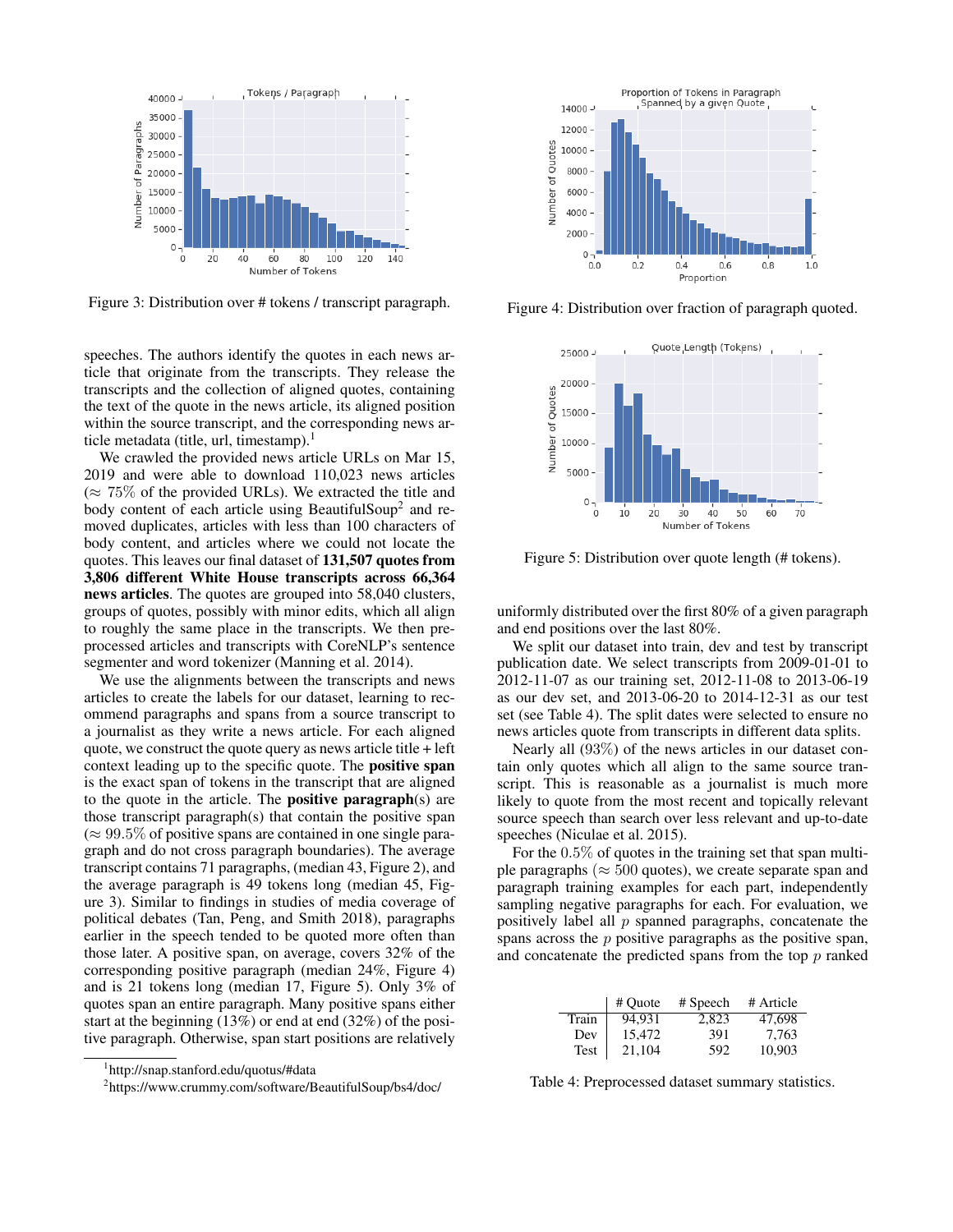paragraphs to create the predicted span.

### Model Experimental Settings

Parameter Settings We cap titles, left contexts and source document paragraphs at 20, 100 and 200 WordPieces, respectively. We further explore the effects of decreased article context on predictive accuracy. We fine-tune the publicly released BERT Base<sup>3</sup> for our paragraph and span models and perform a search over batch size  $\in \{16, 32\}$  and learning rate (Adam) ∈ { $5e - 5$ ,  $3e - 5$ ,  $2e - 5$ }. We train our models for a maximum of 4 epochs and select hyperparameters and perform early stopping using our dev set. We also perform a search over  $n \in \{3, 6, 9, 12\}$  sampled negative paragraphs per positive paragraph for our paragraph and sharednorm models. In preliminary experiments on our dev set, we find no significant differences between uniform random sampling and our proposed non-uniform sampling schemes. Instead, model performance generally increases by sampling a larger number of negatives. We suspect this is because a larger sample will likely include both hard- and easy-to-rank negatives, thus training the model to differentiate between the positive paragraph and both semantically similar and dissimilar paragraphs. The best paragraph model is trained with 12 negative examples, batch size 32, and learning rate 2e-5. The best shared-norm span model is trained with 9 negative examples, batch size 16, and learning rate 3e-5. The best positive-only span model is trained with batch size 32 and learning rate 3e-5.

Metrics To evaluate paragraph rankings, we use mean average precision (mAP) and top- $k$  accuracy, defined as the proportion of examples where the positive paragraph is ranked in the top k. Since only  $\approx 100$  quotes in the test set span multiple positive paragraphs, mAP is nearly equivalent to mean reciprocal rank. For top-k accuracy, we require that at least 1 of the positive paragraphs is ranked in the top  $k$ .

Since the setup for our span prediction task is identical to QA, we evaluate the span-level models using the same two QA metrics that we used to evaluate the expert predictions in the pilot study – exact match (EM), and macro-averaged bag-of-words F1. EM measures if the predicted span exactly matches the positive quote, and BOW-F1 measures their average word overlap. We evaluate the span models in two settings, *positive* and *top*. In the *positive* setting, we assume that an author has already selected the positive paragraph and is interested in the recommended span for that paragraph. Thus, for a given test example, we only evaluate our model's predictions on the positive, quoted paragraph(s) against the true quote. This is equivalent to a closed, single paragraph QA evaluation. In the *top* setting, for a given quote, we run the model on all possible paragraphs in the corresponding source, identify the top scoring span in each paragraph, rank the spans by their scores, and evaluate the top ranked span. This setting is equivalent to open-QA evaluation. Though more realistic, this is harder, as the model may not rank the predicted span in the positive paragraph the highest.

Since, as noted in the pilot study, there are often multiple relevant paragraphs and quotes for a given context, evaluating models in these single-answer settings is overly strict. Thus, in the next section, we perform a large-scale crowdsource evaluation of our best model's predictions, assessing whether its "incorrect" recommendations are still relevant and appropriate.

Paragraph Ranking Baselines We compare our paragraph ranker against 2 common bag-of-words retrieval models – TF-IDF cosine similarity and BM25 (Jones et al. 2000). We also evaluate performance of Doc2Vec cosine similarity (Le and Mikolov 2014) to see if it can capture semantic similarity between the left context and paragraph. Finally, we evaluate two neural ranking baselines – K-NRM (Xiong et al. 2017), a popular kernel pooling neural network that uses a translation matrix of word embedding similarities between a query and document to learn-to-rank documents for ad-hoc retrieval, and Conv-KNRM (Dai et al. 2018), which builds on K-NRM by using CNNs to model soft n-gram matches between a query and document.

As noted in Related Work, previous approaches to QR use different tasks setup (e.g. ranking a predefined list of quotes), and the proposed models use additional, non-textual features, such as popularity data crawled from the web (Tan, Wan, and Xiao 2015, 2016). Similarly, the SoTA citation recommendation system (Jeong et al. 2019) makes use of citation network metadata features in addition to BERT. Due to these incompatibilities with our QR task, where models are only provided with the texts of the context and source, we do not evaluate these previous systems.

For each baseline, we calculate the similarity between a quote query and each possible paragraph in the corresponding source document, just as for our BERT models. For Doc2Vec we use the distributed bag-of-words algorithm and search over the hyperparameters suggested by Lau and Baldwin (2016). For K-NRM and Conv-KNRM, we use the suggested hyperparameters from Xiong et al. (2017) and Dai et al. (2018) and use pre-trained Glove embeddings (Pennington, Socher, and Manning 2014). We train the models on our training set and use early stopping on our dev set. For each baseline we search over the number of tokens of left context  $\in \{10, 20, 30, \ldots, 100\}$  to include in the article query in addition to the title, and find 30 tokens works best for Conv-KNRM and 40 for all other baselines on the dev set.

### Results & Analysis

#### Paragraph Ranking

Table 5 shows the paragraph ranking results for all the methods with their best settings. We test significance with a permutation test,  $p < 0.01$ . We find that paragraph BERT (#6) significantly outperforms all baselines (#1-5) by a large margin, outperforming BM25, the best baseline by  $\approx 13\%$  absolute and  $30 - 40\%$  relative across all metrics. Examining the baselines, we find that Doc2Vec is much worse than the other baselines that can model exact token matches between passages. We hypothesize that these exact matches, particularly of named entities, are a strong indicator of transcript

<sup>&</sup>lt;sup>3</sup>https://storage.googleapis.com/bert\_models/2018\_10\_18/ uncased L-12 H-768 A-12.zip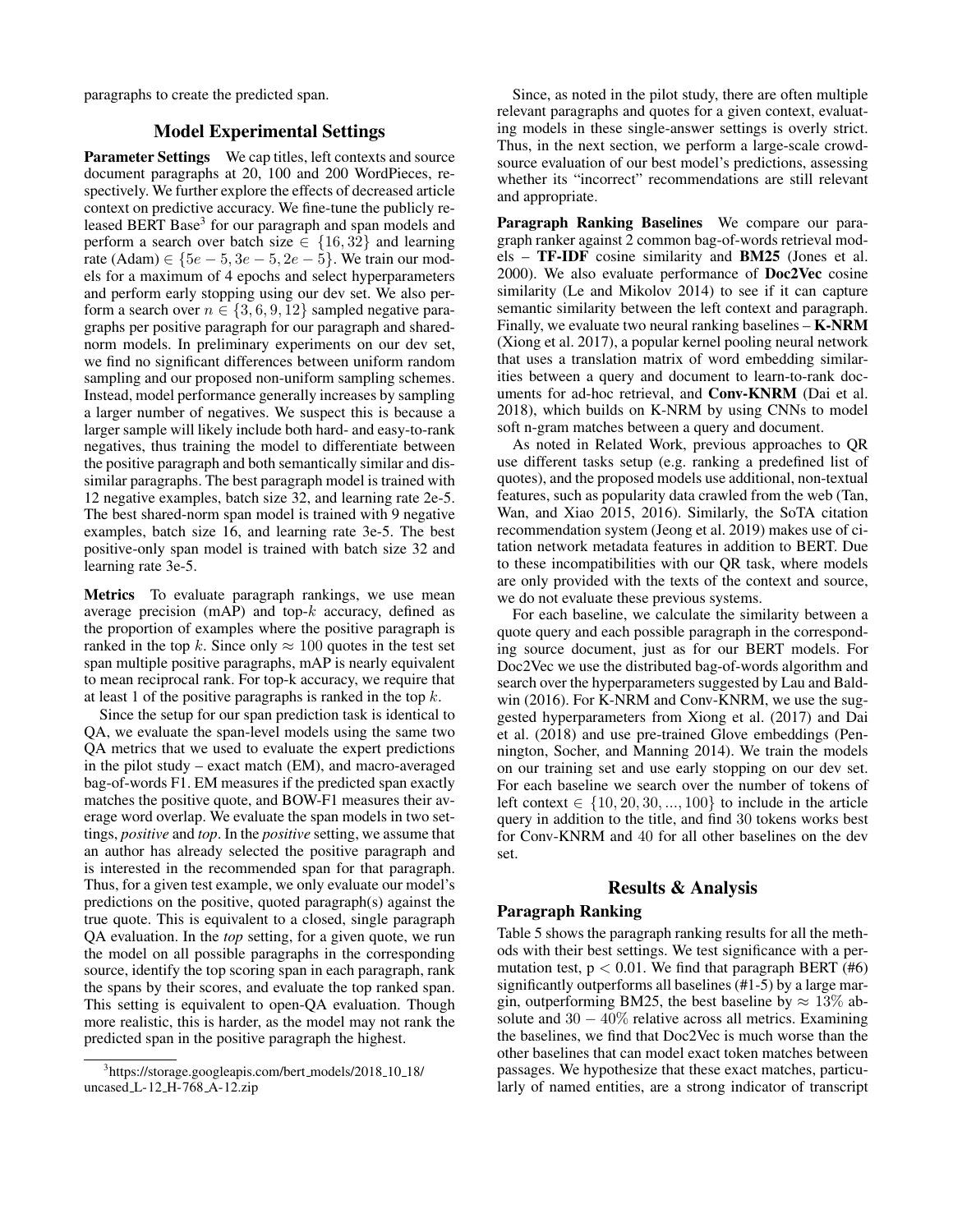| Method                 | mAP  | Acc@1 | Acc@3 | Acc@5 |
|------------------------|------|-------|-------|-------|
| 1. TF-IDF              | 39.0 | 27.3  | 42.5  | 50.7  |
| 2. BM25                | 39.9 | 28.4  | 43.5  | 51.5  |
| 3. Doc2Vec             | 31.7 | 21.1  | 33.4  | 41.4  |
| 4. K-NRM               | 39.2 | 27.3  | 42.6  | 51.1  |
| 5. Conv-KNRM           | 38.9 | 27.2  | 41.9  | 50.4  |
| 6. Paragraph           | 52.4 | 39.7  | 58.1  | 67.3  |
| 7. Positive-only Span  | 32.2 | 20.0  | 34.3  | 44.2  |
| 8. Shared-norm Span    | 51.3 | 38.6  | 56.8  | 65.9  |
| 9. Combined $(6 + 7)$  | 52.7 | 40.0  | 58.1  | 67.7  |
| 10. Combined $(6 + 8)$ | 53.2 | 40.5  | 59.1  | 68.2  |

Table 5: Paragraph ranking results. Bold entries significantly outperform all other models ( $p < 0.01$ ). Models 6-10 are BERT models. Acc is short for top-k accuracy.

paragraph relevance. For instance, if the journalist is discussing health care and mentions the Affordable Care Act in the left context, then paragraphs that not only are topically related to health care, but also contain that specific entity may be more relevant. BERT's ability to model both exact and semantically similar matches between a context and paragraph across multiple levels of granularity might lead to its improved performance over the token and embedding matching baselines.

However, lexical and semantic similarity to the context is only one aspect of a paragraph's quotability (Danescu-Niculescu-Mizil et al. 2012). In order to be selected by a journalist, a paragraph must not only be topically relevant, but also contain material that is interesting, meaningful, and serves the journalist's purpose. All of our baselines rank paragraphs solely by similarity to the context and fail to model the quotability of the paragraph. BERT's superior performance in scoring hard-to-rank paragraphs, such as those which all discuss the same event, person, or topic as the left context, but contain varying amounts of quotable language, indicates that it may also capture aspects of quotability beyond relevance.

As the span-level BERT models can also be used to rank paragraphs, we evaluate the positive-only (#7) and sharednorm (#8) span models on the paragraph ranking task. For a given quote, we run the span models on all possible paragraphs from the corresponding source and rank each paragraph by its maximum scoring span. Though training with shared-norm loss substantially improves ranking performance over the positive-only model, paragraph BERT (#6) significantly outperforms both span BERT models across all metrics. However, although paragraph BERT is overall a stronger ranker, it does not outperform shared-norm BERT on every test example. On 175 examples, sharednorm BERT ranks the ground truth as the top 1, but paragraph BERT ranks it outside the top 5. We hypothesize that this is due to differences in the granularities of their objectives, with each model identifying different aspects of what makes a paragraph quotable and relevant.

Finally, our experiments combining the paragraph and span models parallel findings in open-QA (Wang et al. 2019), with the combined paragraph and shared-norm model yielding the best performance (#10) and significantly outper-



Figure 6: Distribution over absolute distance (in number of paragraphs) between the top paragraph incorrectly recommended by the combined BERT model and the positive paragraph chosen by the original journalist.

forming all other models across all ranking metrics. It improves over the single paragraph BERT model by  $\approx 1\%$  absolute across each metric and by  $\approx 15\%$  over BM25, the best baseline. This combined model upweights the paragraph score relative to the shared-norm score:  $\alpha = 3, \beta = 9.5$ . To evaluate if ranking performance can be boosted even while adding a weaker span ranker, we also experiment with combining the paragraph model and positive-only span model. The best performing combined positive-only model (#9) upweights the paragraph score  $\alpha = 1.5, \beta = 7.0$ . Though it does not perform as well as the combined shared-norm model, the combined positive-only model improves over the single paragraph model in mAP and top 1 and 5 accuracy. This further validates our hypothesis that the span and paragraph-level models learn complimentary aspects of quotable paragraphs.

Error Analysis To better understand the errors our best combined BERT model (#10) makes, we examine the 12,557 quotes in the test set where it does not rank the positive paragraph as the top 1. We focus our analysis on the top-1 predicted (incorrect) paragraph, and measure the absolute distance (in # of paragraphs) between it and the positive, actually quoted paragraph. As can be seen in figure 6, we find that our model often recommends a paragraph nearby the one selected by the journalist. For approximately 20% of quotes, the model recommends a paragraph directly adjacent to the positive paragraph, and for roughly 38%, it recommends a paragraph within 3 positions of the positive. As adjacent paragraphs in a speech are more likely to be on the same topic, this confirms that our model's incorrect recommendations are often still topically similar to the paragraph the journalist chose.

#### Span Prediction

As seen in Table 6, span prediction is harder than paragraph ranking. As baselines, we use the entire paragraph (#1) or its first (#2) or last (#3) sentence as the predicted span. These paragraphs are either the positive paragraph (positive setting) or the top ranked paragraph (top setting) by the best single paragraph model (ref. Table 5 #6). The positive-only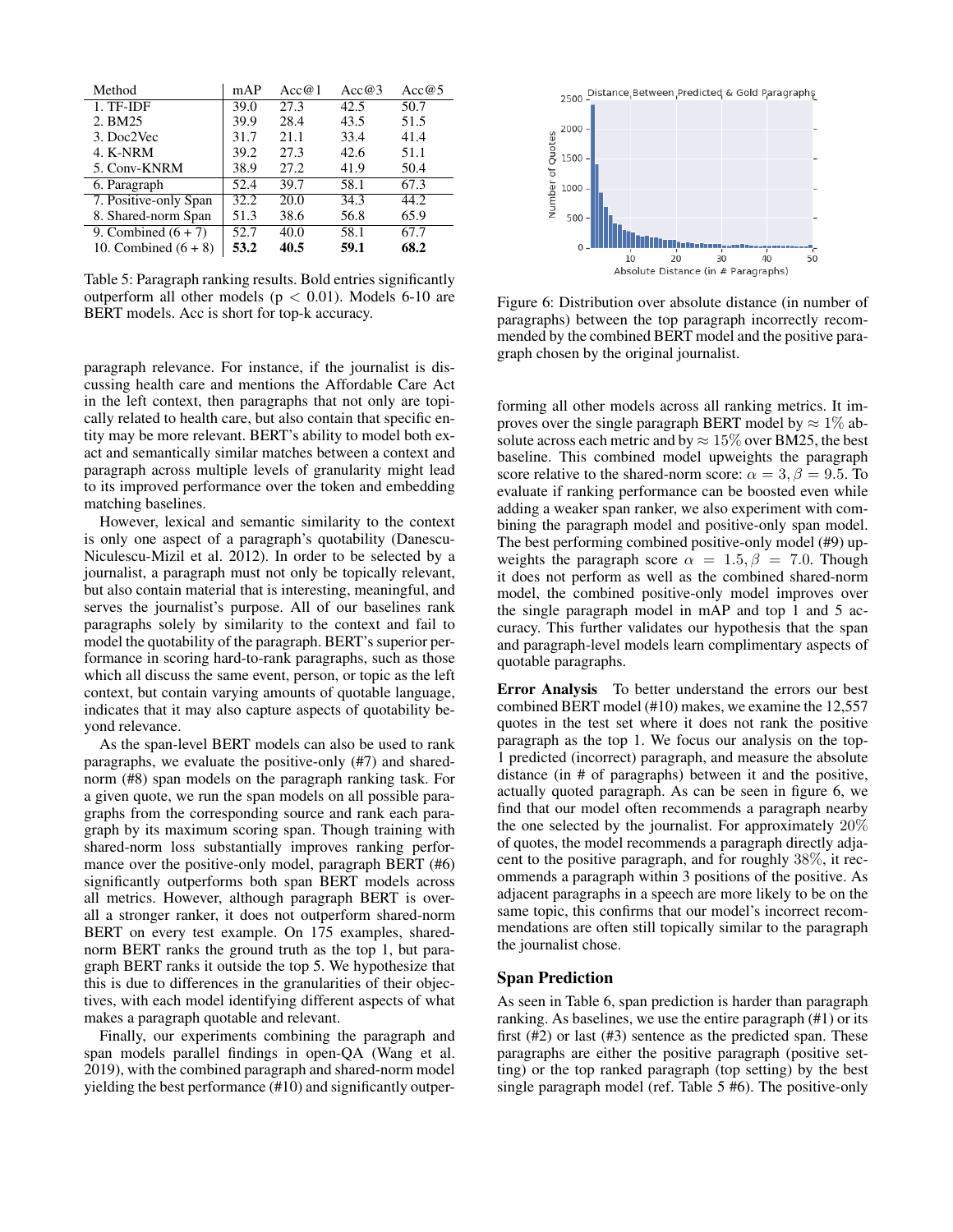| Method                   | EM<br>Positive | EM<br>Top | F1<br>Positive | F1<br>Top |
|--------------------------|----------------|-----------|----------------|-----------|
| 1. Paragraph (Full)      | 2.9            | 0.6       | 42.2.          | 24.4      |
| 2. Paragraph (1st-Sent)  | 4.8            | 1.2       | 28.3           | 10.7      |
| 3. Paragraph (Last-Sent) | 5.5            | 1.4       | 30.6           | 12.8      |
| 4. Positive-only Span    | 21.0           | 7.8       | 57.4           | 23.6      |
| 5. Shared-norm Span      | 22.8           | 12.0      | 59.0           | 34.1      |
| $6.$ Combined $(1 + 4)$  | 21.0           | 11.2      | 57.4           | 33.8      |
| 7. Combined $(1 + 5)$    | 22.8           | 12.0      | 59.0           | 34.5      |

Table 6: Span prediction results of BERT models. Bold entries significantly outperform all other models.

span model (#4) significantly outperforms the baselines in EM *positive* & *top* and F1 *positive*, but its predictions are worse than the full paragraph on F1 *top*. Parallel to findings in open-QA (Clark and Gardener 2018; Wang et al. 2019), the shared-norm model (#5) significantly outperforms the positive-only model and baselines across all metrics, even EM and F1 *positive*, demonstrating that the shared loss function forces the span model to produce more comparable scores between different paragraphs and improves its ability to identify spans in positive paragraphs.

Just as with findings in open-QA and our paragraph ranking task, combining the paragraph and shared-norm models improves performance (#7). Note, the performance in the *positive* setting is identical as we only compute overall confidence scores for the *top ranked* span in each paragraph. The paragraph score will not influence the selection of a span in a given paragraph, only the ranking of those spans across paragraphs. The differences between the best combined shared-norm model (#7) and the single sharednorm model (#5) are not as pronounced as in the ranking task. The combined shared-norm model only significantly outperforms the single shared-norm model on F1 *top* by 1% relative, with no improvement on EM *top*. We also evaluate the combined positive-only model (#6). Though worse than both shared-norm models, it improves  $\approx 40\%$  relative over the single positive-only model in EM and F1 *top*.

Error Analysis To further assess the combined sharednorm model (#7), we examine its errors on the test set, comparing its predictions on the positive paragraph to the true quote. In some instances, we find that the model recommends a span that is semantically similar to the true quote or one that is quoted multiple sentences later. For 15% of errors, we find that the model under-predicts, predicting a subphrase in the true quote. However, parallel to the pilot study findings, the most common error is over-prediction (47% of errors), where the model predicts a span containing the true quote and some phrases surrounding it.

Further, as in pilot study, we find that in many instances of over-prediction the author paraphrases the predicted surrounding phrases in the introduction to or discussion of the quote. For instance, on the example shown in Table 1, the model over-predicts "At one point, they won 27 games straight- the second-longest winning streak ever, *extraordinarily impressive- almost as impressive as the Bulls' 72-win season*" (true quote *italiced*). Though incorrect, the nonquoted phrase is still relevant since the journalist describes the team's successes in the context introducing the quote.

#### Crowdsourced Evaluation

As noted in the findings of our pilot study and error analysis, there are often multiple quotes and paragraphs a journalist could select for a given context. Thus we hypothesize that our model's "incorrect" top recommendations (non-positive quotes) could still be relevant and appropriate. Due to the limited time of the two journalists, we turn to crowdworkers to perform a large-scale evaluation our model's predictions.

We focus this evaluation on paragraph rather than span predictions since we believe authors writing a new document will use the entire paragraph to 1) better understand the broader source context and 2) once a specific quote is chosen, paraphrase other content from the paragraph to introduce and contextualize it. We randomly sample 1,000 quotes from our test set where our best combined model does not rank the positive paragraph as the top 1 and evaluate, using Mechanical Turk crowdworkers, whether the model's top ranked (non-positive) paragraph is relevant and quotable.

For each quote, crowdworkers see the article title, left context (100 WordPieces, converted to regular tokens and rounded up to a full sentence), and the top non-positive paragraph ranked by our best model. They are asked "*Does this paragraph contain an excerpt that would be appropriate to quote in the next sentence of the news article?*" We block workers who do not follow instructions and collect 5 judgments per question. Each worker labeled 10 questions, for a total of 500 unique workers. Inter-annotator agreement is 0.26 (Fleiss'  $\kappa$ ), indicating fair agreement. We aggregate labels using majority vote.

Workers mark our predicted paragraph as relevant 85% of the time, suggesting that our model's top predictions seem quotable and meaningful to non-experts even if they are not the paragraph chosen by the original journalist. Table 7 shows an example context and top ranked paragraph, along with the true next sentence in the original article. The paragraph is marked as quotable by all 5 workers, and, in fact, the selected quote in the original article is similar to the last sentence of the top ranked paragraph.

### Ablation Studies

To explore the effects of decreasing the amount of article content, we perform 2 ablation experiments, training new paragraph and span models and combining their scores using the same hyperparameters as our best models. For brevity, Table 8 shows results for only a subset of the ranking and span prediction metrics. Decreases across all metrics are consistent with the shown subset. First, we remove the article title, but keep 100 WordPieces of left context. Performance (#2) decreases by  $\approx 2\%$  and 1% absolute across ranking and span metrics, respectively. This decrease is expected as an article title provides both a high level overview of the article and the only context when the quote occurs in the beginning of the article. However, in domains such as news, where the title is often written after the body of the article, performance on this experiment may be more realistic. Next, we keep 20 WordPieces of title content, but vary the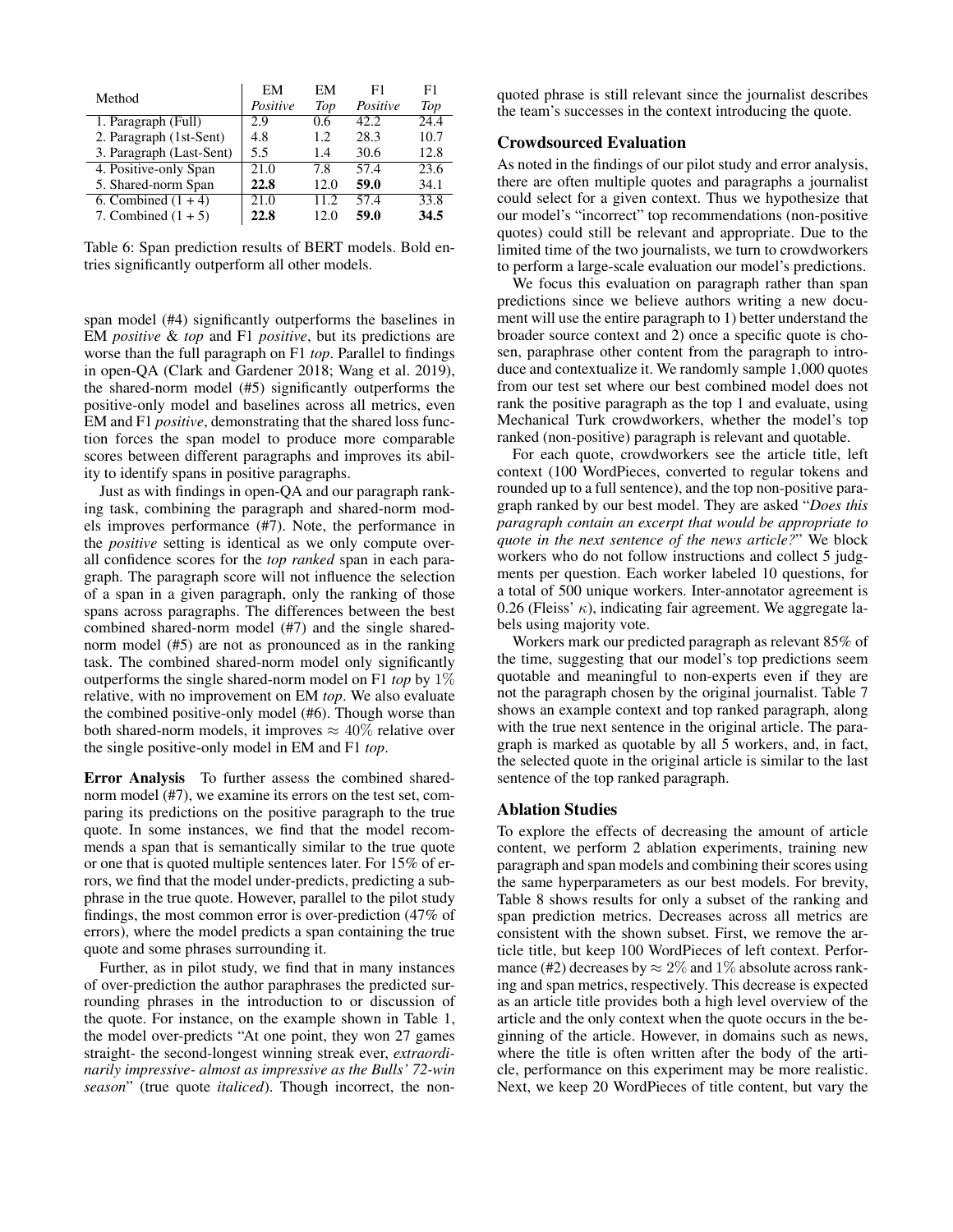Document Title: Janet Yellen to become the first female US Fed boss

Document Context: ... Yellen will chair the Federal Reserve board, replacing Ben Bernanke after his second four-year term comes to an end at the beginning of next year.

Top Ranked Source Paragraph: So, Janet, I thank you for taking on this new assignment. And given the urgent economic challenges facing our nation, I urge the Senate to confirm Janet without delay. I am absolutely confident that she will be an exceptional chair of the Federal Reserve. I should add that she'll be the first woman to lead the Fed in its 100-year history. *And I know a lot of Americans- men and women- thank you for not only your example and your excellence, but also being a role model for a lot of folks out there*.

True Next Sentence: "American workers and families will have a champion in Janet Yellen," President Obama said.

Table 7: A top ranked (non-positive) paragraph that is marked as quotable by participants in our crowdsourced evaluation. The paragraph is topically relevant to the document context and contains many specific figures and anecdotes. Its last sentence (italic), just as the ground truth quote, discusses Yellen's relationship to everyday Americans.

|                | Paragraph Ranking |        | Span Prediction |         |
|----------------|-------------------|--------|-----------------|---------|
|                | Acc@1             | Acc@5  | F1 (Pos)        | F1(Top) |
| 1. Full Model  | 40.6              | 68.8   | 59.0            | 34.5    |
| 2. No Title    | $-1.9$            | $-2.0$ | $-0.7$          | $-1.2.$ |
| 3. Context: 50 | $-1.0$            | $-1.3$ | $-0.4$          | $-0.5$  |
| 4. Context: 25 | $-2.7$            | $-3.5$ | $-1.1$          | $-1.7$  |
| 5. Context: 10 | $-8.3$            | $-9.0$ | $-2.7$          | $-5.3$  |

Table 8: Performance of combined model on dev set with varying amounts of quote query context. The full model is our best performing combined model that uses the title and 100 WordPiece tokens as the left context. Acc is short for top-k accuracy. Pos is short for positive. "-" indicates performance relative to our best model.

left context WordPieces ∈ {50, 25, 10}. Performance across all metrics decreases with context size, with the sharpest drops from 25 to 10 WordPieces. Encouragingly, for data and tasks where the left context size is limited, the 50 Word-Piece model (#3) only loses  $\approx$ 1-2% relative performance across each metric. Though these models can use fewer tokens, the tokens are at the end of the context right before the quote. We hypothesize that, due to this proximity, they are likely to contain strong signals for prediction.

# Conclusion and Future Work

In this paper, we introduce a new context-based quote recommendation task, using the content an author has already written to rank the paragraphs and score the spans of a source document by their predicted relevance and quotability. We cast the task as a variant of open-domain question answering, and explore applications of state-of-the-art BERT models to the problem. Though we conduct experiments on a dataset of speeches and news articles, our proposed approach could be used in many domains. Bloggers, students, and journalists could use our method to rank passages in source documents of any kind, such as press releases, meeting transcripts, and book chapters.

For domains where authors may quote from multiple source documents with a very large number of total paragraphs, we could explore how the BERT model scales and determine whether we would need to train a document ranker to filter documents as a first step. For applications where the right context may be partially written before selecting a quote, we could explore the effects of including bidirectional context on predictive performance. Finally, to improve identification of quotable content, we could experiment with adding manually designed quotability features to BERT's learned representations (e.g. use of positive or negative words or personal pronouns) (Danescu-Niculescu-Mizil et al. 2012; Bendersky and Smith 2012; Tan, Peng, and Smith 2018) or learn them automatically by training a language model on a large collection of quotes, such as Memetracker (Leskovec, Backstrom, and Kleinberg 2000).

#### Acknowledgements

We would like to thank journalists Megan Chan and Ashley Edwards for their participation in our pilot study and helpful feedback. We also thank Jason Baldridge and the anonymous reviewers for their helpful and insightful comments.

#### References

Ahn, Y.; Lee, H.; Jeon, H.; Ha, S.; and goo Lee, S. 2016. Quote Recommendation for Dialogs and Writings. In *CBRec-Sys@RecSys*.

Akkalyoncu Yilmaz, Z.; Wang, S.; Yang, W.; Zhang, H.; and Lin, J. 2019. Applying BERT to Document Retrieval with Birch. In *EMNLP-IJCNLP: System Demonstrations*.

Alberti, C.; Lee, K.; ; and Collins, M. 2019. A bert baseline for the natural questions. In *arXiv preprint arXiv:1901.08634*.

Bendersky, M.; and Smith, D. A. 2012. A dictionary of wisdom and wit: Learning to extract quotable phrases. In *NAACL Workshop on Computational Linguistics for Literature*.

Bhagavatula, C.; Feldman, S.; Power, R.; and Ammar, W. 2018. Content-Based Citation Recommendation. In *NAACL-HLT*.

Chen, D.; Fisch, A.; Weston, J.; and Bordes, A. 2017. Reading wikipedia to answer open-domain questions. In *ACL*.

Clark, C.; and Gardener, M. 2018. Simple and Effective Multi-Paragraph Reading Comprehension. In *ACL*.

Clark, E.; Ross, A. S.; Tan, C.; Ji, Y.; and Smith, N. A. 2018. Creative Writing with a Machine in the Loop: Case Studies on Slogans and Stories. In *23rd International Conference on Intelligent User Interfaces*.

Cole, P. 2008. How to Write: News writing. The Guardian. URL https://www.theguardian.com/books/2008/sep/25/ writing.journalism.news. Last accessed: March 25, 2021.

Dai, Z.; and Callan, J. 2019. Deeper Text Understanding for IR with Contextual Neural Language Modeling. In *SIGIR*.

Dai, Z.; Xiong, C.; Callan, J.; and Liu, Z. 2018. Convolutional Neural Networks for Soft-Matching N-Grams in Ad-hoc Search. In *WSDM*.

Danescu-Niculescu-Mizil, C.; Cheng, J.; Kleinberg, J.; and Lee, L. 2012. You Had Me at Hello: How Phrasing Affects Memorability. In *ACL*.